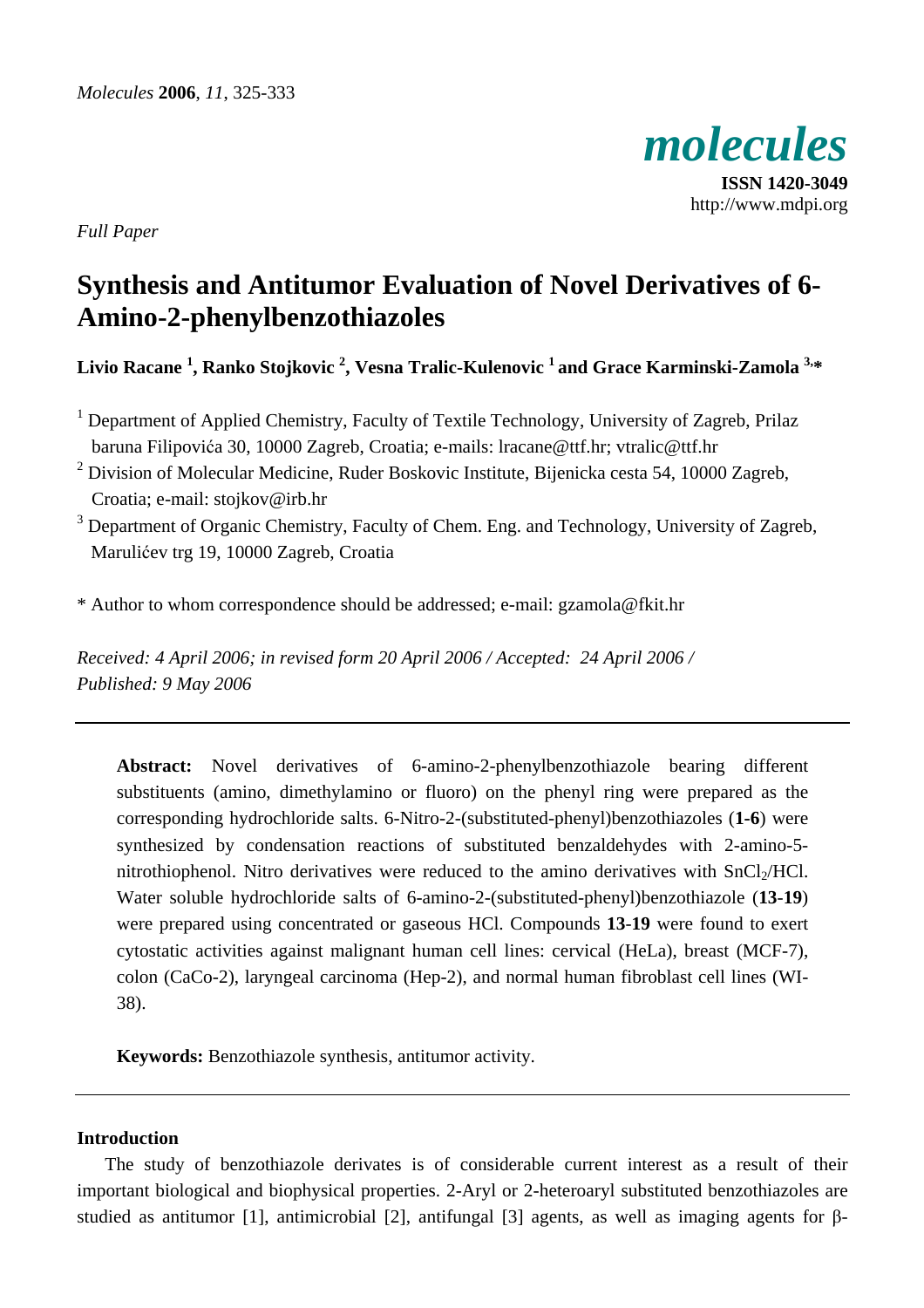amyloid [4]. A series of potent and selective antitumor agents derived from 2-(4 aminophenyl)benzothiazole was extensively examined and developed during recent years and the fluorinated analogue, 2-(4-amino-3-methylphenyl)-5-fluorobenzothiazole is a novel agent with potent and selective antitumor properties which in the form of its L-lysylamide prodrug, *Phortress,* is in early phase clinical studies [5].

 In connection with our studies on the synthesis and biological properties of substituted benzothiazoles [6-8] we turned our attention to the synthesis and antitumor evaluation of novel 2- (substituted-phenyl)-6-aminobenzothiazole as analogous of 2-(4-aminophenyl)benzothiazole prepared as hydrochloride or dihydrochloride salts.

### **Results and Discussion**

#### *Synthesis*

An efficient synthesis of 2-phenylbenzothiazole derivatives was carried out by the reactions outlined in Scheme 1.



Starting from 2-amino-5-nitrothiophenol (freshly prepared by basic hydrolysis of 6 nitrobenzothiazole) and the corresponding aromatic aldehyde 6-nitro-2-(monosubstituted phenyl) benzothiazoles **1**-**6** were obtained in moderate yield (40-70%) by condensation in pyridine (procedure  $\bf{A}$ ). The reduction of nitro compounds was accomplished with  $SnCl<sub>2</sub>$  in methanol-HCl mixtures in a short time at reflux giving the desired 6-amino-2-phenylbenzothiazole derivatives **7**-**12** in good yields of 70-80% (procedure **B**). Treating the solutions of amines **10**-**11** or diamines **7**-**9**, dissolved in a mixture of abs. ethanol and xylene (1:1, v/v) with concd. hydrochloric acid (procedure **C**) the corresponding amines were protonated and isolated as pure hydrochlorides **13**-**17**, **19** in excellent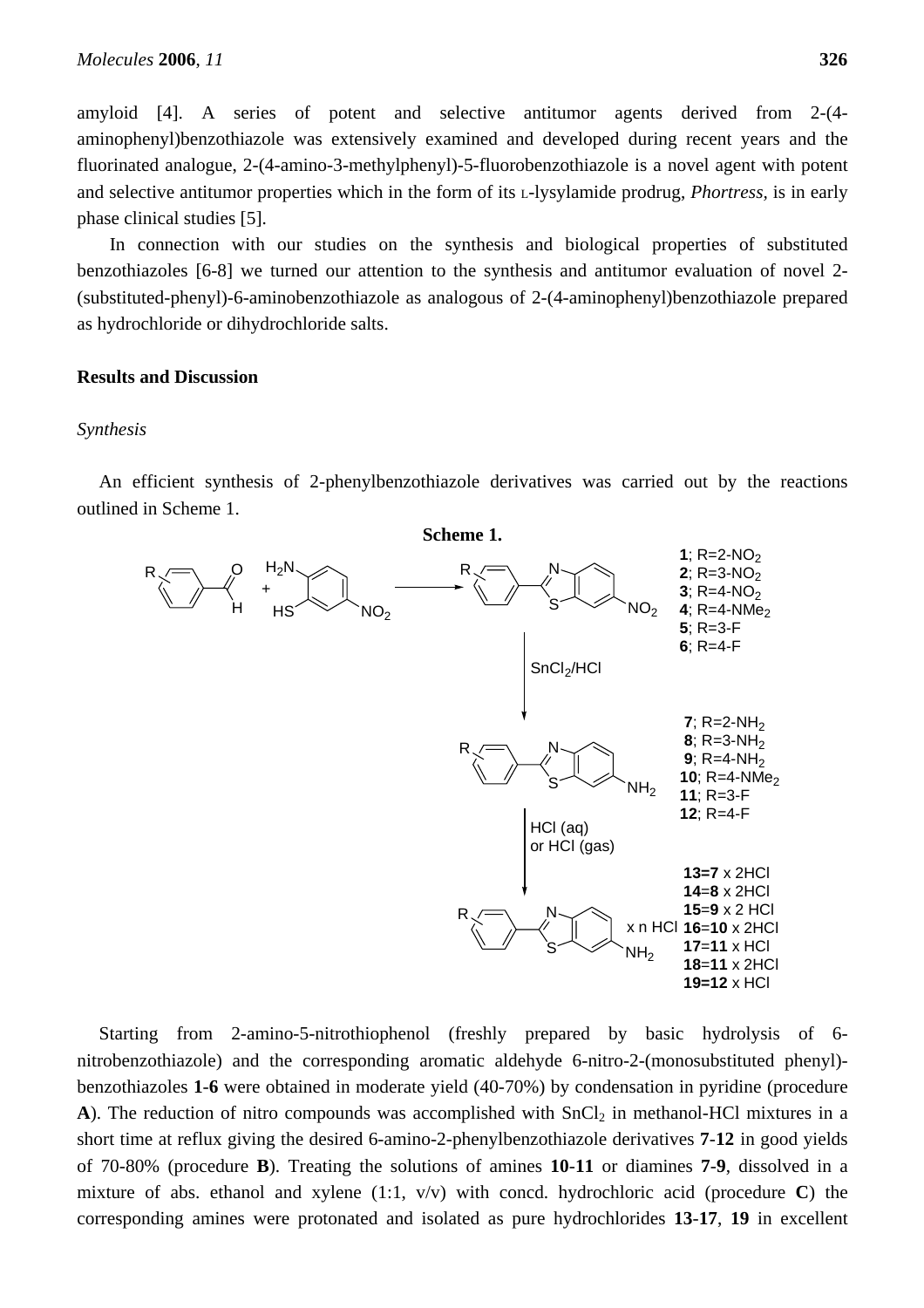yields (91-99%) without recrystallization. The same products can be obtained in similar yields by treating the amines with gaseous HCl (procedure **D**). Only for 6-amino-2-(3-fluorophenyl) benzothiazole (**11**) was selective preparation of the monohydrochloride salt **17** (procedure **C**) and the dihydrochloride salt **18** (procedure **D**), in which protonation occurs on both the amino and benzothiazole nitrogens possible. The structures of new compounds **1**-**19** were confirmed by elemental analysis and spectral data (IR, NMR). Due to a very low solubility of nitro compounds **2** and **3**, only elemental analysis, and IR spectra were recorded.

### *Biological Activity*

The effects of the seven water soluble compounds **13**-**19** were tested on the human malignant cell lines: cervical (HeLa), breast (MCF-7), colon (CaCo-2), laryngeal carcinoma (Hep-2) and normal human fibroblast cell lines (WI-38). Inhibitory effects are shown in Table 1.

| Comp. | $IC_{50}$ (M)      |                    |                    |                    |                    |
|-------|--------------------|--------------------|--------------------|--------------------|--------------------|
| No.   | <b>HeLa</b>        | $CaCo-2$           | $HEP-2$            | MCF7               | <b>WI-38</b>       |
| 13    | $6 \times 10^{-4}$ | $4 \times 10^{-3}$ | $9\times10^{-5}$   | $6 \times 10^{-4}$ | $4 \times 10^{-3}$ |
| 14    | $3\times10^{-3}$   | $8\times10^{-4}$   | $4 \times 10^{-5}$ | $7\times10^{-5}$   | $4 \times 10^{-5}$ |
| 15    | $9 \times 10^{-5}$ | $1 \times 10^{-4}$ | $2 \times 10^{-5}$ | $6 \times 10^{-5}$ | $7 \times 10^{-3}$ |
| 16    | $4 \times 10^{-3}$ | $8\times10^{-4}$   | $5 \times 10^{-5}$ | $2 \times 10^{-4}$ | $7\times10^{-5}$   |
| 17    | $8\times10^{-5}$   | $9 \times 10^{-5}$ | $2 \times 10^{-5}$ | $4 \times 10^{-5}$ | $4 \times 10^{-4}$ |
| 18    | $9\times10^{-5}$   | $1\times10^{-4}$   | $3 \times 10^{-5}$ | $3\times10^{-5}$   | $7\times10^{-5}$   |
| 19    | $5 \times 10^{-5}$ | $3\times10^{-4}$   | $9 \times 10^{-6}$ | $4 \times 10^{-5}$ | $8 \times 10^{-5}$ |

All benzothiazoles tested exhibited moderate antitumour activity with  $IC_{50}$  values ranging from  $9\times10^{-6}$  to  $4\times10^{-3}$  M. Most sensitive cell lines were HEP-2 and MCF-7. Our results showed up that activity of the compounds investigated decreasing from *ortho*- *meta*- to *para*- position (*p* < 0.05) the fluoro substituted benzothiazoles **17**, **18** and **19** being more active.

### **Experimental**

#### *General*

Melting points were determined on a Kofler hot stage microscope and are uncorrected. IR spectra were recorded on a Nicolet Magna 760 spectrophotometer in KBr discs. <sup>1</sup>H- and <sup>13</sup>C-NMR spectra were recorded on either a Varian Gemini 300 or a Brucker Avance DPX 300 spectrometer. Chemical shifts (δ) are reported in parts per million (ppm) relative to tetramethylsilane (TMS) as an internal standard, and coupling constants (*J*) are given in hertz (Hz). Elemental analyses were carried out in the Microanalitical laboratory at the Rugjer Boskovic Institute. All compounds were routinely checked by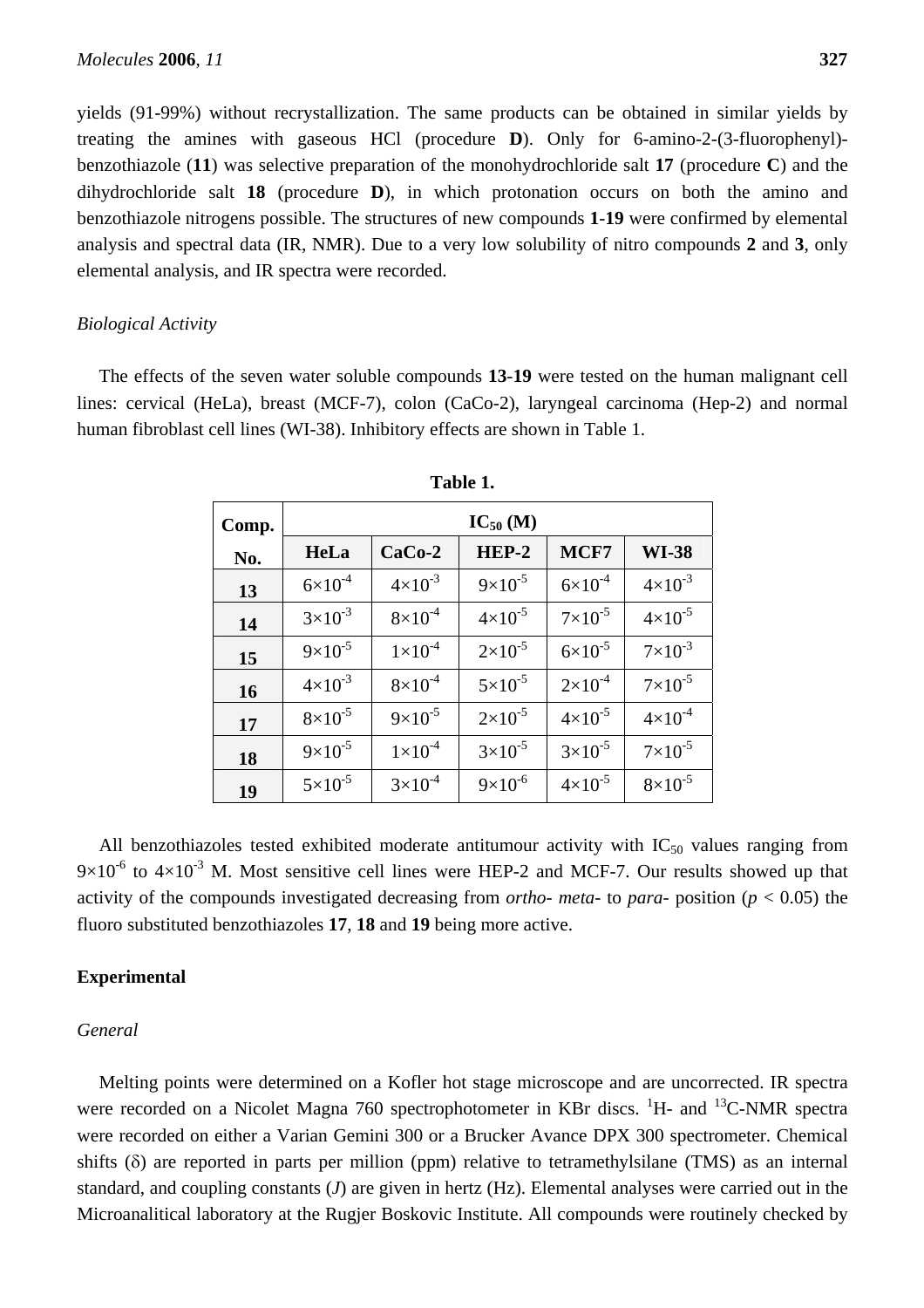TLC with Merck silica gel 60F-254 glass plates. 2-Amino-5-nitrothiophenole was prepared according to the procedure described for preparation of 2-amino-5-cyanothiophenole [9] from 6-nitrobenzothiazole.

## *Synthesis of 6-nitro-2-(substituted-phenyl)benzothiazoles* **1**-**6**

*Procedure A*: To a boiling solution of the appropriate substituted benzaldehyde (0.02 mol) in pyridine (20 mL), a solution of 2-amino-5-nitrothiophenole (0.02 mol) in pyridine (20 mL) was added dropwise, and the stirred reaction mixture was refluxed for 20 h. The mixture was then poured into 300 ml of 2 M hydrochloric acid and after cooling overnight the obtained crystalline product was filtered off and crystallized from appropriate solvent. Using this procedure the following compounds were prepared.

*6-Nitro-2-(2-nitrophenyl)benzothiazole* (**1**). Yield: 40.0% after crystallisation from xylene; mp 164- 165°C; IR cm-1: 1569, 1517, 1348, 842, 756, 749, 721; 1H-NMR (DMSO-*d*6) δ: 9.33 (d, 1H, *J =* 2.0 Hz), 8.40 (dd, 1H, *J =* 2.0 Hz, *J =* 8.9 Hz), 8.26 (d, 1H, *J =* 8.9 Hz), 8.16 (d, 1H, *J =* 8.3 Hz), 8.06 (d, 1H, *J =* 8.1 Hz), 7.96-7.87 (m, 2H); Anal. Calcd. for C13H7N3O4S: C, 51.83; H, 2.34; N, 13.95; Found: C, 51.68; H, 2.40; N, 14.03.

*6-Nitro-2-(3-nitrophenyl)benzothiazole* (**2**). Yield: 70.9% (from xylene); mp 214-215 °C; IR cm-1 : 1601, 1538, 1514, 1340, 829, 752, 739, 720; Anal. Calcd. for C13H7N3O4S: C, 51.83; H, 2.34; N, 13.95; Found: C, 51.99; H, 2.11; N, 13.90.

*6-Nitro-2-(4-nitrophenyl)benzothiazole* (**3**) Yield: 67.1% (from xylene); mp 256-257 °C; IR cm-1: 1606, 1517, 1346, 854, 754, 719; Anal. Calcd. for C<sub>13</sub>H<sub>7</sub>N<sub>3</sub>O<sub>4</sub>S: C, 51.83; H, 2.34; N, 13.95; Found: C, 51.92; H, 2.29; N, 13.88.

*6-Nitro-2-(4-N,N-dimethylaminophenyl)benzothiazole* (**4**). Yield: 66.1% (from xylene); mp 262-263 <sup>o</sup>C; IR cm<sup>-1</sup>: 1610, 1594, 1474, 1434, 1330, 810, 752; <sup>1</sup>H-NMR (DMSO-d<sub>6</sub>) δ: 9.09 (s, 1H), 8.30 (d, 1H, *J =* 9.0 Hz), 8.05 (d, 1H, *J =* 9.0 Hz), 7.96 (d, 2H, *J =* 8.8 Hz), 6.85 (d, 2H, *J =* 8.8 Hz), 3.05 (s, 12H); Anal. Calcd for C<sub>15</sub>H<sub>13</sub>N<sub>3</sub>O<sub>2</sub>S: C, 60.18; H, 4.38; N, 14.04; Found: C, 60.41; H, 4.44; N, 14.30.

*6-Nitro-2-(3-fluorophenyl)benzothiazole* (**5**). Yield: 45.7% (from toluene); mp 199-200 °C; IR cm-1 : 1588, 1515, 1448, 1343, 809, 785, 753; <sup>1</sup> H-NMR (DMSO-*d*6) δ: 9.24 (d, 1H, *J =* 2.1 Hz), 8.35 (dd, 1H, *J =* 8.9 Hz, *J =* 2.3 Hz), 8.24 (d, 1H, *J =* 8.9 Hz), 7.99-7.93 (m, 2H), 7.65 (m, 1H), 7.49 (m, 1H); Anal. Calcd. for C<sub>13</sub>H<sub>7</sub>FN<sub>2</sub>O<sub>2</sub>S: C, 56.93; H, 2.57; N, 10.21; Found: C, 57.20; H, 2.63; N, 10.00.

*6-Nitro-2-(4-fluorophenyl)benzothiazole* (**6**). Yield: 58.2% (from xylene); mp 183-185 °C; IR cm-1 : 1592, 1510, 1474, 1334, 839, 751; <sup>1</sup>H-NMR (DMSO-*d*<sub>6</sub>) δ: 9.23 (d, 1H, *J* = 2.4 Hz), 8.36 (dd, 1H, *J* = 8.9 Hz,  $J = 2.4$  Hz), 8.25-8.20 (m, 3H), 7.46 (dd, 2H,  $J = 8.8$  Hz,  $J = 10.8$  Hz); <sup>13</sup>C-NMR (DMSO- $d_6$ ) δ: 172.6, 164.6 (d, *J =* 251 Hz), 157.4, 144.6, 135.4, 130.4 (d, *J =* 9.3 Hz, 2C), 129.0, 123.3, 122.1,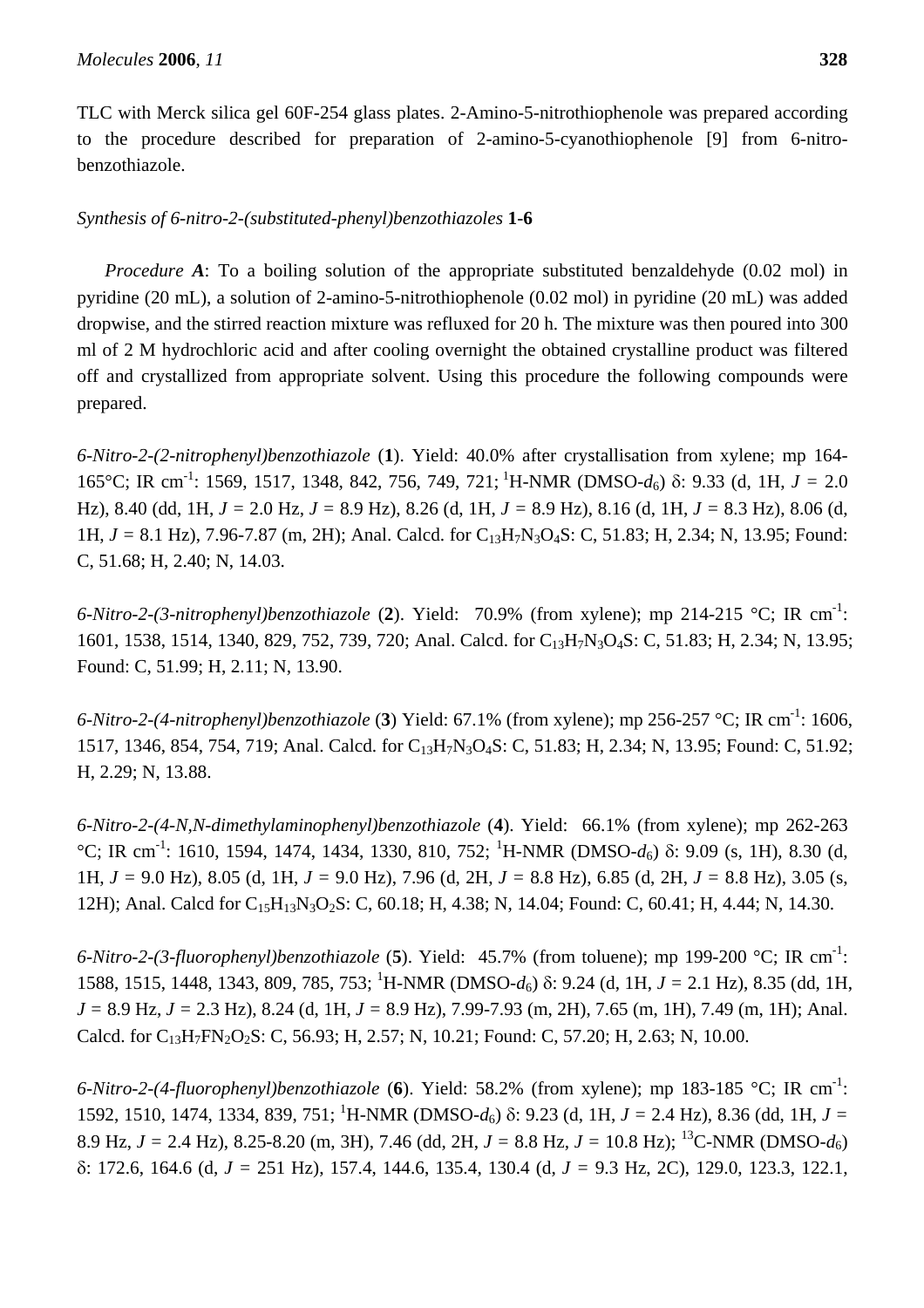119.7, 116.8 (d, *J =* 22.4 Hz, 2C); Anal. Calcd for C13H7FN2O2S: C, 56.93; H, 2.57; N, 10.21; Found: C, 56.74; H, 2.65; N, 10.02.

## *Synthesis of 6-amino-2-(substituted-phenyl) benzothiazoles* **7-12**

*Procedure B*: A solution of tin(II) chloride dihydrate (9 g, 0.04 mol), concd. HCl (18 mL) and methanol (18 mL) was added to the appropriate 6-nitro-2-(nitrophenyl)benzothiazole **1**-**3** (0.005 mol), or 0.01 mol of the compounds **4**-**6**. The mixture was stirred and refluxed for 15 min. Methanol was removed by vacuum evaporation and the residue was dissolved in water. After basification to  $pH > 9$ with 20% NaOH the product was extracted with ether and dried  $(MgSO<sub>4</sub>)$ . The solvent was removed under reduced pressure and the white solid obtained was crystallised from the appropriate solvent. The following compounds were prepared by thus method:

*6-Amino-2-(2-aminophenyl)benzothiazole* (**7**). Yield: 74.5% (after crystallisation from toluene); mp 185-187 °C; IR cm<sup>-1</sup>: 3438, 3351, 3299, 1611, 1487, 817, 754; <sup>1</sup>H-NMR (DMSO-d<sub>6</sub>) δ: 7.62 (d, 1H, *J =* 8.6 Hz), 7.47 (d, 1H, *J =* 7.6 Hz), 7.13 (s, 2H), 7.10 (d, 1H, *J =* 8.0 Hz), 7.04 (s, 1H), 6.79 (d, 1H, *J*   $= 8.3$  Hz), 6.72 (m, 1H), 6.58 (m, 1H,  $J = 7.5$  Hz), 5.42 (s, 2H); Anal. Calcd for C<sub>13</sub>H<sub>11</sub>N<sub>3</sub>S: C, 64.70; H, 4.59; N, 17.41; Found: C, 64.83; H, 4.63; N, 17.29.

*6-Amino-2-(3-aminophenyl)benzothiazole* (**8**). Yield: 68.2% (from xylene); mp 202-205 °C; IR cm-1 : 3406, 3300, 3200, 1621, 1602, 1485, 815, 788; <sup>1</sup> H-NMR (DMSO-*d*6) δ: 7.62 (d, 1H, *J =* 8.6 Hz), 7.19 (s, 1H), 7.13-7.02 (m, 3H), 6.74 (d, 1H, *J =* 8.6 Hz), 6.62 (d, 1H, *J =* 7.6 Hz), 5.44 (s, 2H), 5.35 (s, 2H); 13C-NMR (DMSO-*d*6) δ: 161.4, 149.2, 147.2, 145.1, 136.0, 134.0, 129.5, 122.9, 115.7, 114.9, 114.0, 111.3, 103.7; Anal. Calcd for C<sub>13</sub>H<sub>11</sub>N<sub>3</sub>S: C, 64.70; H, 4.59; N, 17.41; Found: C, 64.75; H, 4.42; N, 17.38.

*6-Amino-2-(4-aminophenyl)benzothiazole* (**9**). Yield: 68.8% (toluene); mp 263-265 °C; IR cm-1: 3456, 3365, 3304, 3193, 1621, 1606, 1488, 822; <sup>1</sup> H-NMR (DMSO-*d*6) δ: 7.74 (d, 2H, *J =* 8.3 Hz), 7.67 (d, 1H, *J =* 8.6 Hz), 7.14 (s, 1H), 6.83 (d, 2H, *J =* 8.3 Hz), 5.84 (s, 2H), 5.43 (s, 2H); 13C-NMR (DMSO*d*6) δ: 161.6, 151.0, 146.4, 145.4, 135.3, 127.8 (2C), 122.0, 120.9, 114.4, 113.5 (2C), 104.0; Anal. Calcd for C<sub>13</sub>H<sub>11</sub>N<sub>3</sub>S: C, 64.70; H, 4.59; N, 17.41; Found: C, 64.58; H, 4.50; N, 17.62.

*6-Amino-2-(4-N,N-dimethylaminophenyl)benzothiazole* (**10**). Yield: 68.7% (from xylene); mp 230- 233°C; IR cm<sup>-1</sup>: 3459, 3306, 3188, 1610, 1489, 813; <sup>1</sup>H-NMR (DMSO- $d_6$ ) δ: 7.78 (d, 2H,  $J = 8.9$  Hz), 7.60 (d, 1H, *J =* 8.6 Hz), 7.07 (d, 1H, *J =* 2.1 Hz), 6.81 (d, 2H, *J =* 8.9 Hz), 6.75 (dd, 1H, *J =* 2.1 Hz, *J =* 8.6 Hz), 5.36 (s, 2H), 3.02 (s, 6H); 13C-NMR (DMSO-*d*6) δ: 161.4, 151.4, 146.5, 145.4, 135.4, 127.5 (2C), 122.2, 120.9, 114.5, 111.8 (2C), 104.0, 39.7 (2C); Anal. Calcd for C<sub>15</sub>H<sub>15</sub>N<sub>3</sub>S: C, 66.88; H, 5.61; N, 15.60; Found: C, 66.95; H, 5.72; N, 15.52.

*6-Amino-2-(3-fluorophenyl)benzothiazole* (**11**). Yield: 74.6% (toluene-petroleum ether, 1:1, v/v); mp 127-128 °C; IR cm<sup>-1</sup>: 3408, 3312, 3218, 1602, 1442, 852, 827, 793; <sup>1</sup>H-NMR (DMSO-d<sub>6</sub>) δ: 7.76-7.68 (m, 3H), 7.54 (m, 1H), 7.31 (m, 1H), 7.08 (s, 1H), 6.79 (d, 1H, *J =* 8.6 Hz), 5.57 (s, 2H); 13C-NMR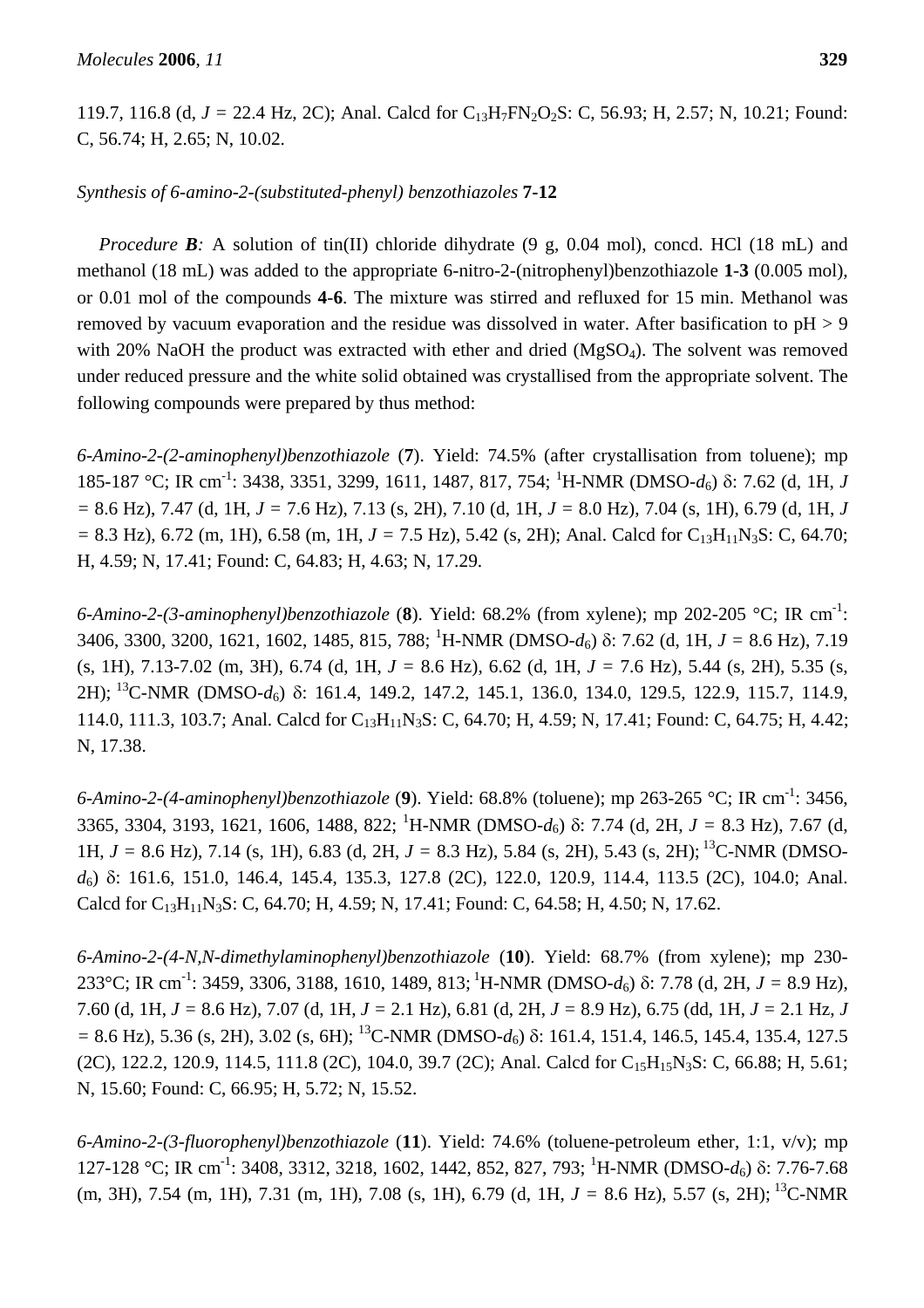(DMSO-*d*6) δ: 162.4 (d, *J =* 244 Hz), 158.7, 147.8, 144.9, 136.5, 135.6 (d, *J =* 8.2 Hz), 131.3 (d, *J =*  8.4 Hz), 123.4, 122.6 (d, *J =* 2.6 Hz), 116.8 (d, *J =* 21.0 Hz), 115.3, 112.5 (d, *J =* 23.0 Hz), 103.5. Anal. Calcd for C<sub>13</sub>H<sub>9</sub>FN<sub>2</sub>S: C, 63.92; H, 3.71; N, 11.47; Found: C, 63.73; H, 3.80; N, 11.52.

*6-Amino-2-(4-fluorophenyl)benzothiazole* (**12**). Yield: 79.3% (from toluene-petroleum ether, 1:1, v/v); mp 156-157 °C; IR cm<sup>-1</sup>: 3407, 3314, 3218, 1606, 1487, 839, 827, 801; <sup>1</sup>H-NMR (DMSO-*d*<sub>6</sub>) δ: 7.97 (dd, 2H, *J =* 8.6 Hz, *J =* 5.3 Hz), 7.66 (d, 1H, *J =* 8.6 Hz), 7.33 (dd, 2H, *J =* 8.6 Hz, *J =* 10.3 Hz), 7.07 (s, 1H), 6.77 (d, 1H,  $J = 8.6$  Hz), 5.50 (s, 2H); <sup>13</sup>C-NMR (DMSO- $d_6$ ) δ: 163.2 (d,  $J = 247$  Hz), 159.3, 147.6 145.2, 136.5, 130.2, 128.7 (d, *J =* 7.7 Hz), 123.3, 116.3 (d, *J =* 21.8 Hz), 115.3, 103.8; Anal. Calcd for C<sub>13</sub>H<sub>9</sub>FN<sub>2</sub>S: C, 63.92; H, 3.71; N, 11.47; Found: C, 63.78; H, 3.85; N, 11.55.

# *Synthesis of amine hydrochloride salts* **13-19.**

*Procedure* **C:** The amines **7**-**12** (0.005 mol) were dissolved in a warm mixture of ethanol and xylene  $(1:1, v/v)$  followed by the addition of concd. HCl  $(1.0 \text{ mL})$ . The contents were stirred in a stoppered flask for 4 h. The precipitated pure crystals were collected by filtration, washed with dry ether, and dried *in vacuo*. The following compounds were prepared by this method:

*6-Amino-2-(2-aminophenyl)benzothiazole dihydrochloride* (**13**). Yield: 96.6%; mp 224-227 °C; IR cm<sup>-1</sup>: 2816, 2662, 2524, 1486, 1463, 980, 767; <sup>1</sup>H-NMR (DMSO-*d*<sub>6</sub>) δ: 8.11 (s, 1H), 8.07 (d, 1H, *J* = 8.6 Hz), 7.64 (d, 1H, *J =* 8.0 Hz), 7.49 (d, 1H, *J =* 8.6 Hz), 7.24 (dd, 1H, *J =* 8.0 Hz, *J =* 7.3 Hz), 6.29 (d, 1H,  $J = 8.3$  Hz), 6.69 (dd, 1H,  $J = 7.7$  Hz,  $J = 7.3$ ), 4.78 (br s); <sup>13</sup>C-NMR (DMSO- $d_6$ ) δ: 169.6, 152.7, 144.2, 133.7, 132.3, 130.4, 129.2 (2C), 123.2, 122.3, 118.8, 117.1, 115.7; Anal. Calcd for C13H13Cl2N3S: C, 49.69; H, 4.18; N, 13.37; Cl, 22.56; Found: C, 49.55; H, 4.15; N, 13.37; Cl, 22.38.

*6-Amino-2-(3-aminophenyl)benzothiazole dihydrochloride* (**14**). Yield: 97.4%; mp 253-255 °C; IR cm -1: 2896, 2605, 1595, 1521, 1456, 818, 786; 1 H-NMR (DMSO-*d*6) δ: 8.05 (d, 1H, *J =* 8.6 Hz), 7.97 (s, 1H), 7.88 (s, 1H), 7.80 (d, 1H, *J =* 7.7 Hz), 7.53 (dd, 1H, *J =* 8.0 Hz, *J =* 7.7 Hz), 7.40 (d, 1H, *J =*  8.8 Hz), 7.32 (d, 1H, *J =* 7.7 Hz); 13C-NMR (DMSO-*d*6) δ: 167.2, 152.4, 135.5, 134.3, 133.8, 131.0, 130.5, 126.1, 125.8, 124.0, 122.2, 121.1, 116.9; Anal. Calcd for C<sub>13</sub>H<sub>13</sub>Cl<sub>2</sub>N<sub>3</sub>S: C, 49.69; H, 4.18; N, 13.37; Cl, 22.56; Found: C, 49.70; H, 4.10; N, 13.35; Cl, 22.63.

*6-Amino-2-(4-aminophenyl)benzothiazole dihydrochloride* (**15**). Yield: 99.3%; mp 247-248 °C; IR cm<sup>-1</sup>: 2852, 2554, 1605, 1507, 1485, 974, 822; <sup>1</sup>H-NMR (DMSO-*d*<sub>6</sub>) δ: 7.95-7.92 (m, 2H), 7.79 (d, 2H, *J* = 8.7 Hz), 7.36 (d, 1H, *J* = 8.3 Hz), 6.76 (d, 2H, *J* = 8.7 Hz), 4.41 (br s); <sup>13</sup>C-NMR (DMSO-*d*<sub>6</sub>) δ: 168.5, 152.7, 143.5, 135.1 (2C), 129.4 (2C), 128.9, 126.1, 123.2, 122.0, 119.4, 116.9; Anal. Calcd for C13H13Cl2N3S: C, 49.69; H, 4.18; N, 13.37; Cl, 22.56; Found: C, 49.68; H, 4.06; N, 13.37; Cl, 22.64.

*6-Amino-2-(4-N,N-dimethylaminophenyl)benzothiazole dihydrochloride* (**16**). Yield: 99.5%; mp 240- 242 °C; IR cm-1: 2796, 2568, 2453, 1607, 1519, 841; 1 H-NMR (DMSO-*d*6) δ: 8.06 (s, 1H), 7.99 (d, 1H, *J =* 8.6 Hz), 7.89 (d, 2H, *J =* 8.9 Hz), 7.44 (d, 1H, *J =* 8.6 Hz), 6.85 (d, 2H, *J =* 8.9 Hz), 3.01 (s, 6H); <sup>13</sup>C-NMR (DMSO-*d*<sub>6</sub>) δ: 169.8, 152.0, 150.2, 134.5, 128.9 (2C), 127.6, 122.6, 122.4, 121.6, 116.5,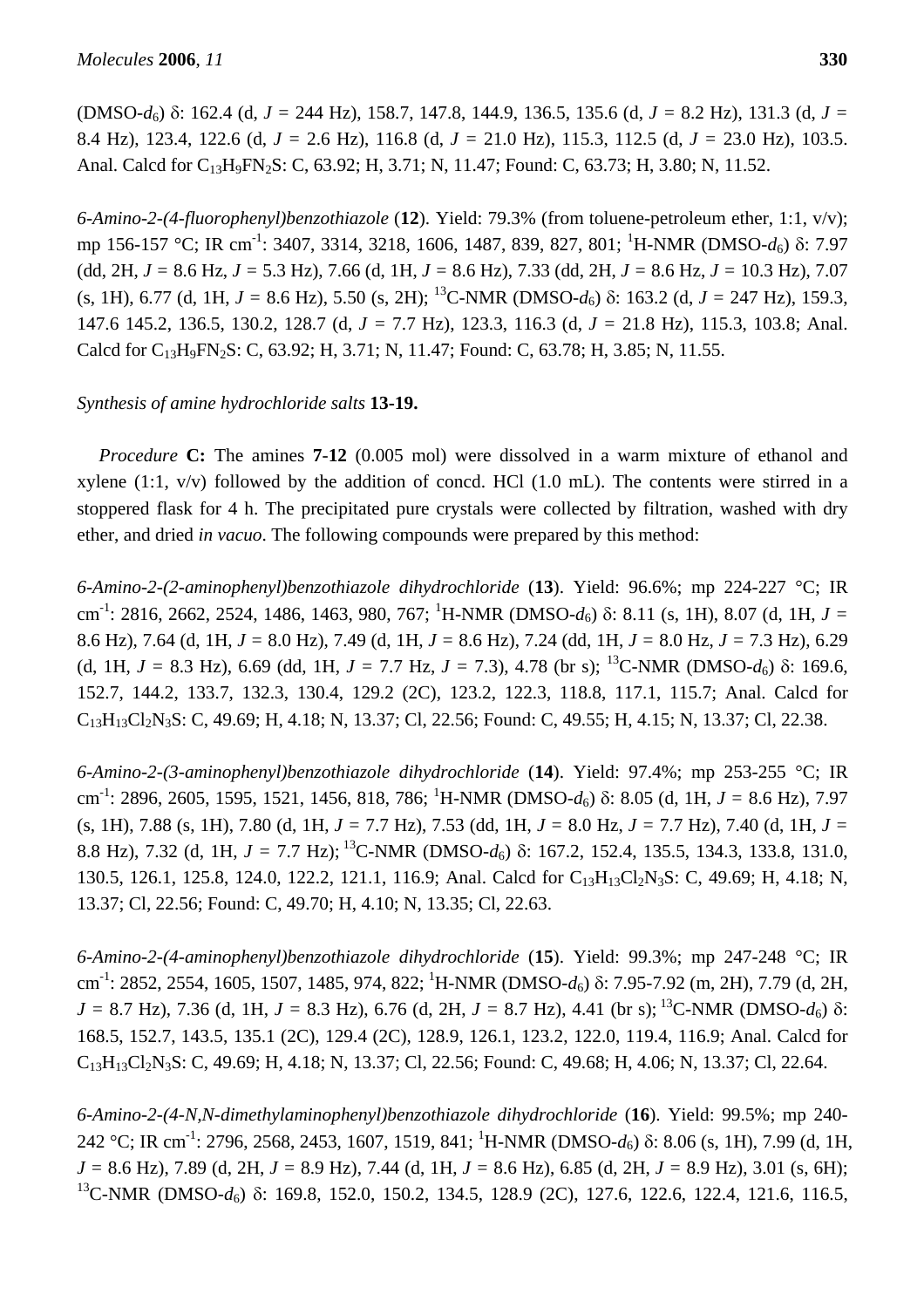*6-Amino-2-(3-fluorophenyl)benzothiazole monohydrochloride* (**17**). Yield: 96.1%; mp 206-207 °C; IR cm -1: 2806, 2589, 1585, 1514, 1265, 848, 787; 1 H-NMR (DMSO-*d*6) δ: 8.06 (d, 1H, *J =* 8.6 Hz), 7.99 (s, 1H), 7.89-7.83 (m, 2H), 7.60 (dd, 1H, *J =* 7.3 Hz, *J =* 7.0 Hz), 7.44-7.38 (m, 2H), 3.95 (br s, 3H); 13C-NMR (DMSO-*d*6) δ: 166.1, 162.4 (d, *J =* 245 Hz), 151.5, 135.5, 134.7 (d, *J =* 8.2 Hz), 132.0, 131.6 (d, *J =* 8.3 Hz), 123.8, 123.4 (d, *J =* 2.6 Hz), 121.4, 118.2 (d, *J =* 21.0 Hz), 115.4, 113.4 (d, *J =*  22.4 Hz); Anal. Calcd for C<sub>13</sub>H<sub>10</sub>ClFN<sub>2</sub>S: C, 55.62; H, 3.60; N, 9.98; Cl, 12.63; Found: C, 55.43; H, 3.56; N, 9.79; Cl, 12.81.

*6-Amino-2-(4-fluorophenyl)benzothiazole monohydrochloride* (**19**). Yield: 91.3%; mp 245-247 °C; IR cm-1: 3058, 2854, 2586, 1602, 1488, 1237, 839, 816; 1 H-NMR (DMSO-*d*6) δ: 8.13 (dd, 2H, *J =* 5.6 Hz,  $J = 8.3$  Hz), 8.06 (d, 1H,  $J = 8.6$  Hz), 7.97 (s, 1H), 7.45-7.37 (m, 3H), 3.63 (br s); <sup>13</sup>C-NMR (DMSO*d*6) δ: 166.7, 163.9 (d, *J =* 245 Hz), 151.8, 135.5, 131.0, 129.5 (d, *J =* 8.9 Hz, 2C), 129.1, 123.6, 121.1, 116.5 (d, *J* = 22.2 Hz, 2C), 115.3; Anal. Calcd for C<sub>13</sub>H<sub>10</sub>ClFN<sub>2</sub>S: C, 55.62; H, 3.60; N, 9.98; Cl, 12.63; Found: C, 55.45; H, 3.56; N, 9.87; Cl, 12.78.

*Procedure* **D:** The amines **7**-**12** (0.005 mol) were dissolved in a warm mixture of ethanol and xylene  $(1:1, v/v)$ . A stream of dry hydrogen chloride was passed through the solution for 1 h while cooling to room temperature. The contents were then stirred in a stoppered flask for 2 h. The precipitated pure crystals were collected by filtration, washed with dry ether, and dried *in vacuo*. The following compound was prepared by this method:

6-Amino-2-(3-fluorophenyl)benzothiazole dihydrochloride (**18**). Yield: 97.2%; mp 209-210 °C; IR cm<sup>-1</sup>: 3045, 2798, 2590, 2541, 1588, 1486, 861, 795; <sup>1</sup>H-NMR (DMSO-*d*<sub>6</sub>) δ: 8.17-8.14 (m, 2H), 7.94-7.88 (m, 2H), 7.64 (dd, 1H, *J =* 7.6 Hz, *J =* 6.3 Hz), 7.53 (d, 1H, *J =* 8.6 Hz), 7.46 (m, 1H), 4.45 (br s); <sup>13</sup>C-NMR (DMSO-*d*<sub>6</sub>) δ: 167.2, 162.4 (d, *J* = 244 Hz), 152.4, 135.3, 134.6 (d, *J* = 8.2 Hz), 131.6 (d, *J =* 8.4 Hz), 129.7, 123.8, 123.6, 122.3, 118.4 (d, *J =* 20.9 Hz), 117.2, 113.5 (d, *J =* 21.4 Hz); Anal. Calcd for C<sub>13</sub>H<sub>11</sub>Cl<sub>2</sub>FN<sub>2</sub>S: C, 49.22; H, 3.50; N, 8.83; Cl, 22.35; Found: C, 49.45; H, 3.50; N, 8.98; Cl, 22.30.

## *Cell culture*

Five different human cell lines were used for cytotoxicity screening: colon adenocarcinoma (CaCo-2), cervical adenocarcinoma (HeLa), laryngeal carcinoma (Hep-2), mammary adenocarcinoma (MCF7), lung fibroblast (WI-38). Cells were seeded in tissue culture flasks (Sarstedt, Numbrecht, Germany) in Dulbecco's Modified Eagle medium (DMEM) (Gibco, Paisley, Scotland) supplemented with 10% foetal bovine serum (FBS; Gibco), 2 mM glutamine, 100 U/mL penicillin, and 100  $\mu$ g/mL streptomycin in a humidified atmosphere with 5%  $CO<sub>2</sub>$  at 37 °C. The cultures were passaged at preconfluent densities with the use of 0.025% trypsin (Institute of Immunology, Zagreb, Croatia).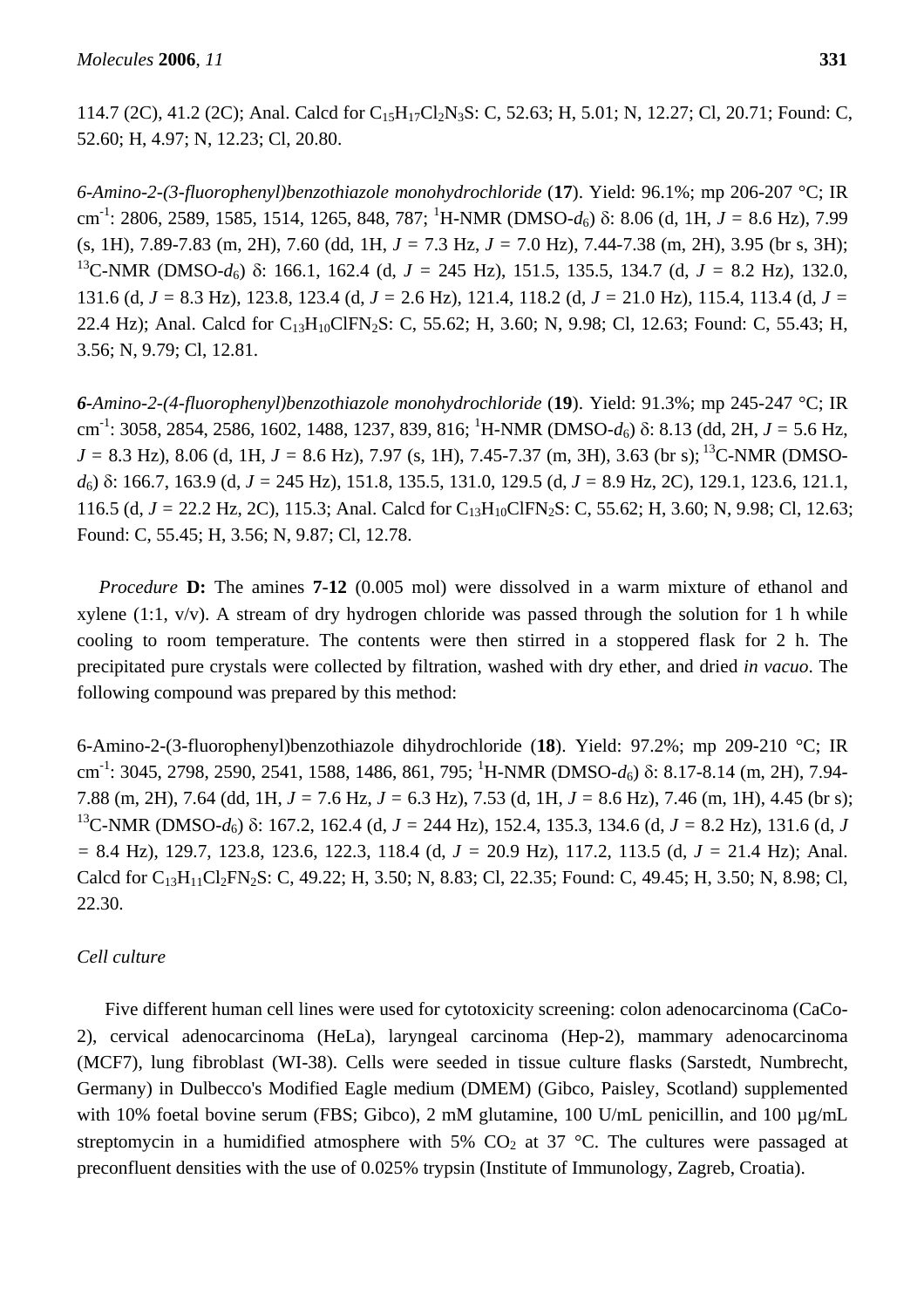#### *Cytotoxicity assays*

For the experiments the cells were seeded onto 96-well microtiter plates at a density of 2 x  $10<sup>3</sup>$ cells per well and allowed to adhere for 24 h before the benzothiazoles were added over a concentration range of 1-100 µM. Stock solutions of benzothiazoles were dissolved in DMSO (Sigma, Deisenhofen, Germany) at the concentration of 0.1 M and were diluted with medium without bovine calf serum. The DMSO concentration was adjusted to be the same in test and control plates (1%). All drug solutions were freshly prepared on the day of testing. After incubation with benzothiazoles for 72 h, cell growth was established according to the results of MTT assay [10] - Sigma, Deisenhofen, Germany. Each experiment was made in quadruplicate and repeated three times. The absorbency was measured on a microplate reader at 570 nm. (Labsystems, Finland) The percentage of growth (PG) of the cell lines was calculated according to the following expression:

 $[(Ti - Tz) / (C - Tz)]$  x 100 for concentrations for which  $Ti > / = Tz$  %

where mean  $Tz$  = the average of optical density measurements before exposure of cells to the test compound, mean  $Ti =$  the average of optical density measurements after the desired period of time, and mean  $C =$  the average of optical density measurements after the desired period of time with no exposure of cells to the test compound. The results are expressed as  $IC_{50}$ , which is the concentration necessary for 50% inhibition. The  $IC_{50}$  values for each compound are calculated from dose response curves using linear regression analysis by fitting the test concentrations that give PG values above and below the reference value (i.e. 50%). Each result is a mean of  $IC_{50} \pm SD$  value from three separate experiments.

### **Acknowledgements**

Support of this study by the Ministry of Science and Technology, Republic of Croatia (Projects No 0125005 and 0098145) is gratefully acknowledged.

## **References**

- 1. O'Brien, S.E.; Browne, H.L.; Bradshaw, T.D.; Westwell, A.D.; Stevens, M.F.G.; Laughton, C.A. Antitumor benzothiazoles. Frontier molecular orbital analysis predicts bioactivation of 2-(4 aminophenyl)benzothiazoles to reactive intermediates by cytochrome P4501A1. *Org. Biomol. Chem.* **2003**, *1*, 493-497.
- 2. Yildiz-Oren, I.; Yalcin, I.; Aki-Sener, E.; Ucarturk, N. Synthesis and structure-activity relationships of new antimicrobial active multisubstituted benzazole derivatives. *Eur. J. Med. Chem.* **2004**, *39*, 291-298.
- 3. Ra, C.S.; Jung, B.Y.; Park, G. The fungicidal benzothiazole metoxyacrylates: Synthesis, conformation analysis and fungicidal activity. *Heterocycles*, **2004**, *62*, 793-802.
- 4. Khurana, R.; Coleman, C.; Ionescu-Zanetti, C.; Carter, S.A.; Krishna, V.; Grover, R.K.; Roy, R.; Singh, S. Mechanism of thioflavin T binding to amyloid fibrils. *J. Struct. Biol.* **2005**, *151*, 229- 238*.*